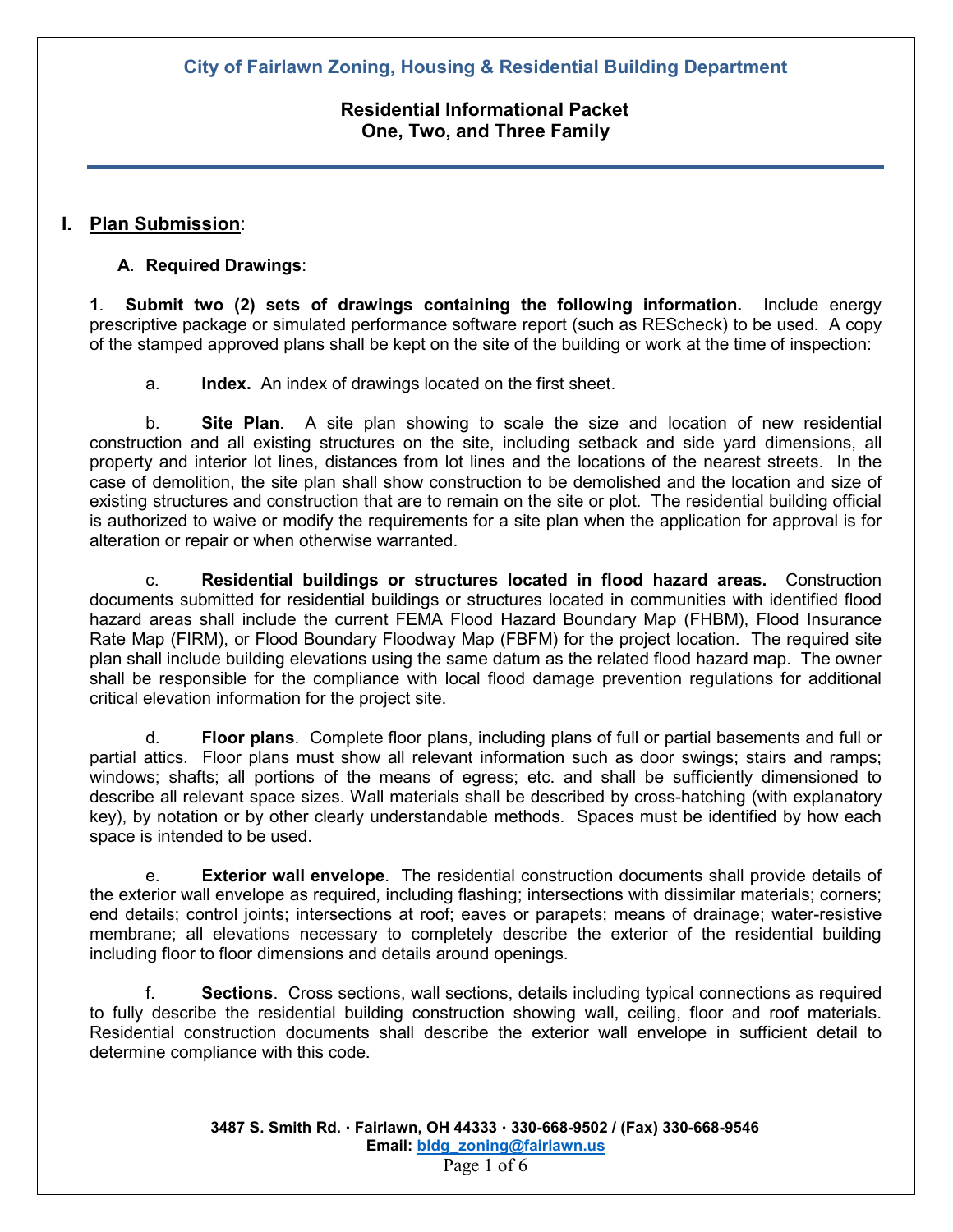# **Residential Informational Packet One, Two, and Three Family**

g. **Structure.** Complete structural description of the residential building including size and location of all structural elements used in the design of the residential building and other data as required to fully describe the structural system.

h. **Ratings.** The fire-resistance ratings of all structural elements as required by this code, data substantiating all required fire-resistance ratings including details showing how penetrations will be made for electrical, mechanical, plumbing and communication conduits, pipes and systems and the materials and methods for maintaining the required structural integrity, fire-resistance rating and fire stopping.

i. **System descriptions**. Description of the mechanical, plumbing and electrical systems, including: materials; location and type of fixtures and equipment; materials, and sizes of all ductwork; location and type of heating, ventilation, air conditioning and other mechanical equipment and all lighting and power equipment.

**Additional information**. Additional graphic or text information as may be reasonably required by the residential building official to allow the review of special and extraordinary construction methods or equipment.

- **2. Completed Application** (attached): shall be returned with the plans to the Fairlawn Building Department located at the above address.
- **3. Individual Lot Topography**: showing site layout and drainage, to be submitted to the City Engineer's office for approval.

**Dennis Stoffer, City Engineer 3057 W. Market St. Fairlawn, OH 44333 (330) 836-6661**

- **4. An authorization letter from the Building Department** and permit fee must be delivered by the builder to Summit County Environmental Services in order to obtain a sanitary sewer permit.
- **5. Contact City of Akron Water Department** for water hook up and requirements.
- **6. Contact Fairlawn Service Dept**. for other utility connection requirements including sanitary sewer and storm sewer connections.

### **B. Processing Time:**

The information presented will be reviewed by the appropriate City personnel. After plan approval, the appropriate permits will be issued. **Please allow 7-10 working days (30-day review period permitted by Code)**

> **3487 S. Smith Rd. Fairlawn, OH 44333 330-668-9502 / (Fax) 330-668-9546 Email: [bldg\\_zoning@fairlawn.us](mailto:bldg_zoning@fairlawn.us)** Page 2 of 6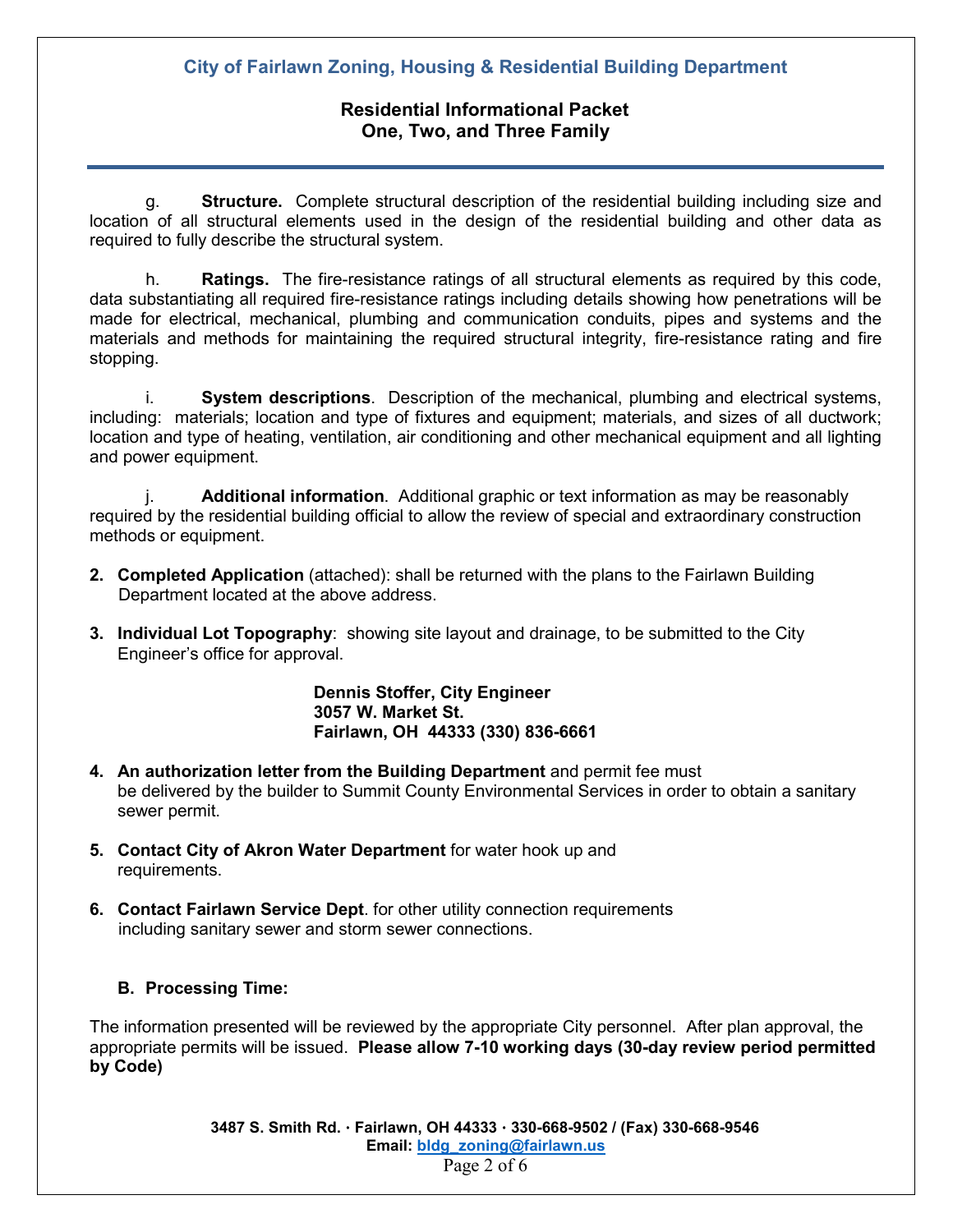**Residential Informational Packet One, Two, and Three Family**

**II. Fees:**

### **Zoning Certificate Fees**

### **(1) Residential**

- **(A) Single-Family \$50.00**
- **(B) Two or Three Family**<br>**(C) Four or More**
- 
- **(D) Additions, Alterations, \$40.00 Garages**

**(C) Four or More \$100.00 + \$0.10 per sq. ft.**

### **Building Permits and Fees**

**(A) Residential (new construction only) \$200.00 + \$1.00 per 100 sq. ft.** 

- **(3) Sewer Tap-In \$1,000.00**
- **(B) Additions/Alterations of existing \$200.00 + \$1.00 per 100 sq. ft. residential structures, whether attached or unattached**

**maximum of \$5,000-\$10,000 & \$50 nonrefundable fee (based on type of opening) (2) Street Cleaning Bond \$2,050 (\$2,000 bond & \$50 non-refundable fee)**

**(1) Street Opening Bond \$10-\$100/sq ft, minimum of \$1,000-\$2,000,** 

### **(C) Bond refunds:**

 Street Opening and Cleaning Bonds will be refunded after a final inspection has been done and all work has been satisfactorily completed. To apply for a refund, you must send the original signed and sealed bond along with a letter requesting the refund to:

> **City of Fairlawn Attn: Building and Zoning Dept. 3487 S. Smith Road Fairlawn, OH 44333**

- **(D) Re-inspection fee \$30.00** Re-inspection fee will be charged, payable in advance, before a re-inspection is performed by this office.
- **(E) Drainage plan review fee \$400.00**

 **3487 S. Smith Rd. Fairlawn, OH 44333 330-668-9502 / (Fax) 330-668-9546 Email: [bldg\\_zoning@fairlawn.us](mailto:bldg_zoning@fairlawn.us)** Page 3 of 6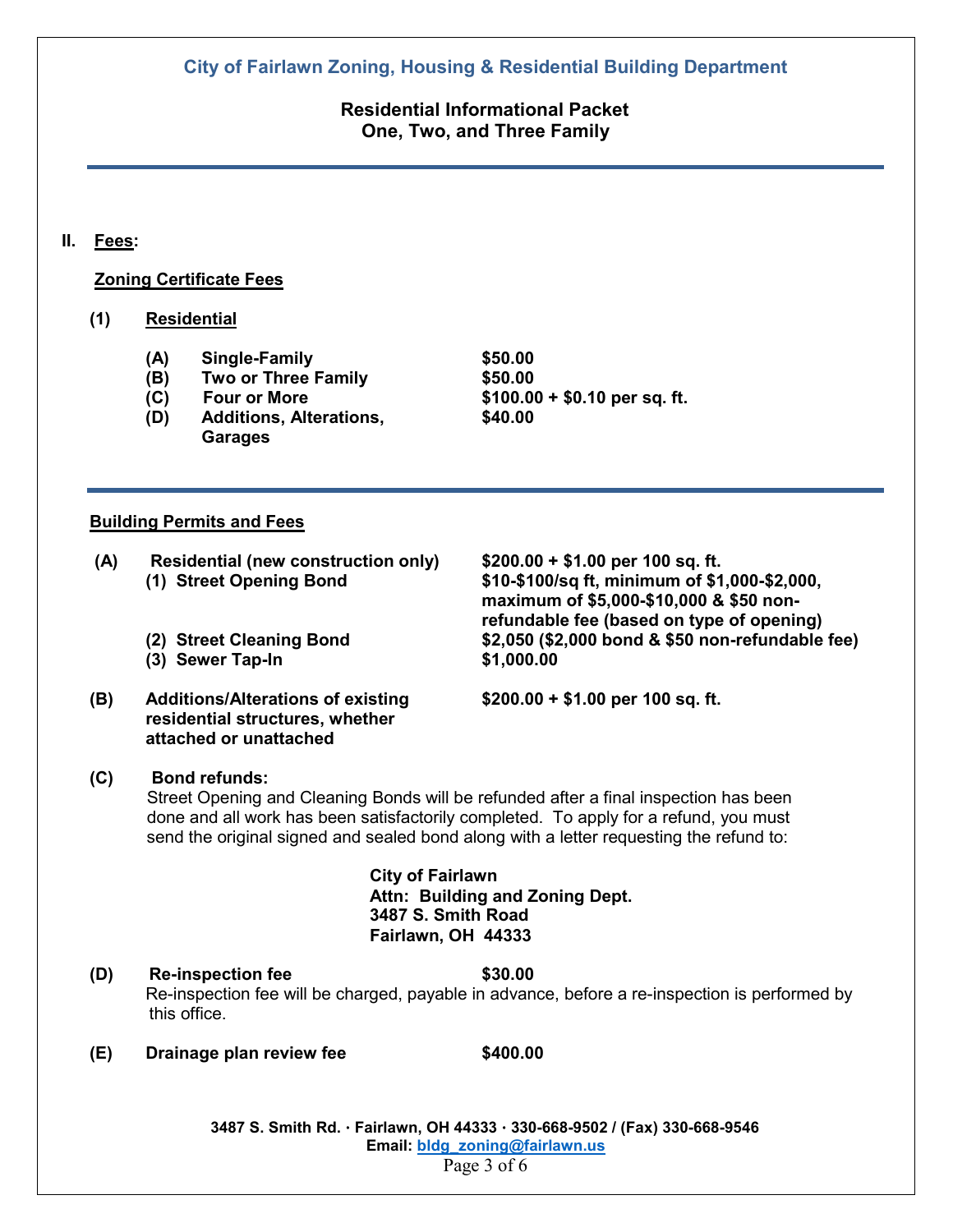# **Residential Informational Packet One, Two, and Three Family**

### **(F) Fees and procedures subject to change without notice**

## **III. Inspections**:

Following is a list of required inspections and items checked at each inspection. **Always refer to the approved construction documents for requirements** Please note that this is not a comprehensive list, but covers major items inspected.

### **A. Stake-Out Inspection:**

- 1. All lot corners shall be set with pins clearly evident
- 2. Stakes to be placed showing building layout
- 3. Layout to be approved before any excavation is to begin
- 4. If excavation has begun before approval of this inspection, an as-built plot plan will be required from a registered surveyor when foundation walls are completed, but before any framing can begin

### **B. Footer Inspection:**

- 1. All vegetation and foreign material to be removed
- 2. Grading and formwork will be approved before any concrete is to be poured
- 3. No wooden grade stakes are to be used within the footers
- 4. Minimum frost line depth shall be 38 inches below grade

### **C. Foundation and Waterproofing Inspection:**

- 1. Pre-pour inspection required for poured-in-place foundations
- 2. Installation of required damp-proofing
- 3. Reinforcing as required by soil conditions and code
- 4. Foundation anchorage shall be anchor bolts  $\frac{1}{2}$  in. in diameter and shall extend into the masonry or concrete wall a minimum of 7 in. They shall be spaced a maximum of 6 ft. apart and a maximum of 1 ft. from all exterior corners

#### **D. Foundation Drain Inspection:**

- 1. 4 in. perforated piping required
- 2. Placed on a minimum of 2 in. of washed gravel or crushed rock at least 1 sieve size larger than perforations and covered with a minimum of 6 in. of same material
- 3. Drains shall be provided around all habitable or usable spaces below grade
- 4. Can be combined with foundation inspection upon request

### **E. Downspout Connection to City Storm Sewer:**

- 1. Tie-in to under drain at street
- 2. Match existing pipe schedule and material
- 3. T or Wye Connection
- 4. Rubber boot strap connections only accepted for unusual circumstances Normal circumstances require glued fittings.
- 5. Inspection of footer tie-in also required
- 6. Under drain must sit on a bed of 2 in. #57 washed stone with a 6 in. cover (same as foundation drain)
- 7. Rosemont Properties, where provided, must be tied into collector pipe (bottom pipe)

 **3487 S. Smith Rd. Fairlawn, OH 44333 330-668-9502 / (Fax) 330-668-9546** 

 **Email: [bldg\\_zoning@fairlawn.us](mailto:bldg_zoning@fairlawn.us)**

Page 4 of 6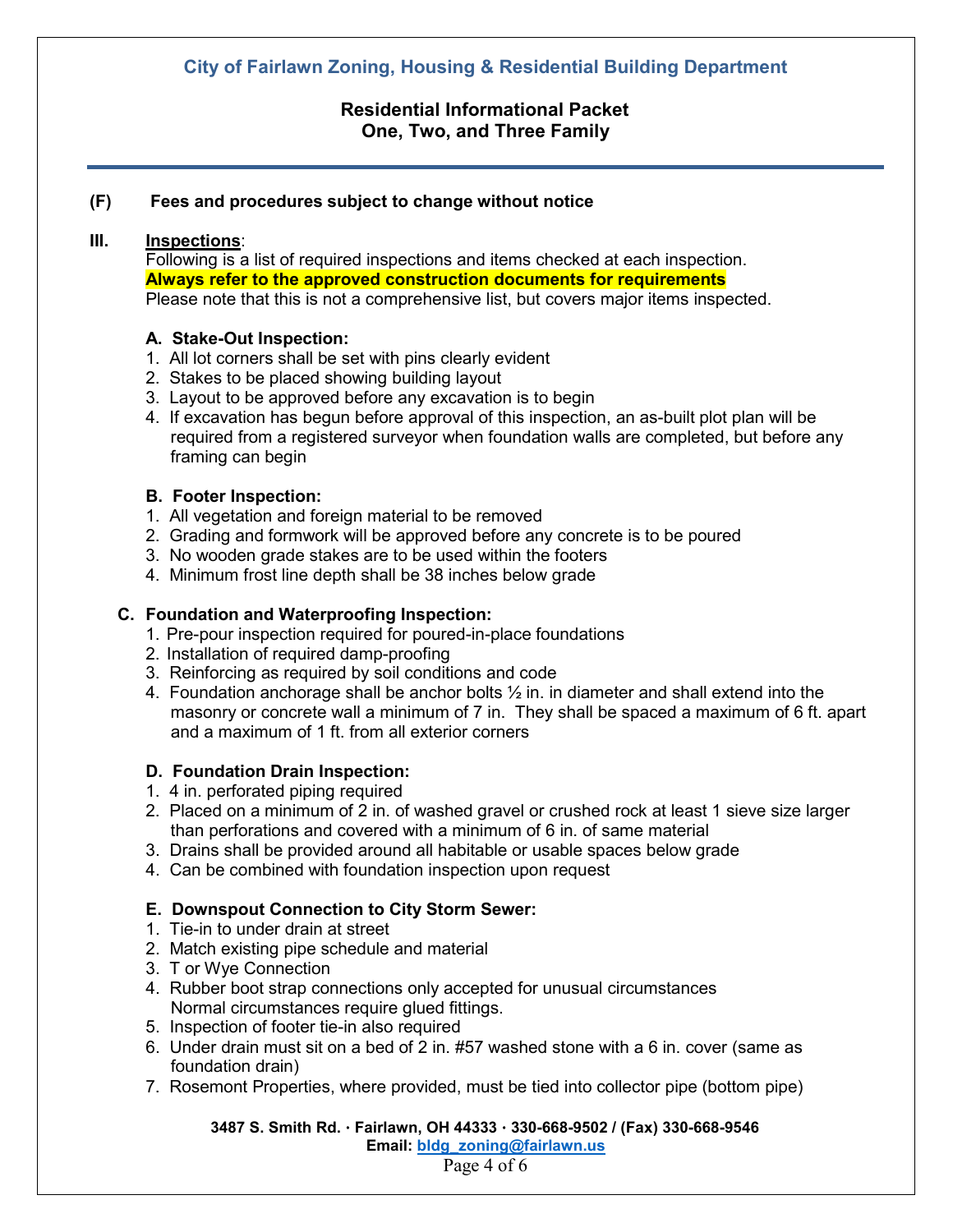## **Residential Informational Packet One, Two, and Three Family**

### **F. Rough Framing Inspection:**

- 1. Rough approval of plumbing, electric, HVAC by Summit County Building Standards
- 2. Roof tie-down installed in accordance with 802.11
- 3. Installation of continuous load path from rafters or trusses to foundation
- 4. Insulation and drywall behind tub
- 5. Stairways:
	- a. 8 ¼ in. maximum riser, no more than 3/8 in. difference overall
	- b. 9 in. minimum run, no more than 3/8 in. difference overall
- 6. Bridging between joists
- 7. Metal ties for cuts in top plate
- 8. Notching and drilling of studs
- 9. Secure column/beam connection in basement with lag bolts or welded for steel
- 10. Sump pump crock in basement is raised above floor
- 11. Sump pump required unless otherwise approved by City Engineer
- 12. Joist size and spans ceiling and floor
- 13. Stud size and spacing
- 14. Header size and spans
- 15. Window dimensions as required by Ohio Residential Code
- 16. Installation of ice barrier underlayment
- 17. Installation of approved wall bracing method

### **G. Concrete Sub-Floor Inspection:**

- 1. All vegetation and foreign material to be removed.
- 2. 4 in. thick base course consisting of clean, graded sand, gravel crushed stone
- 3. 6 mill. vapor barrier
- 4. Can be combined with rough inspection upon request
- 5. Reinforcing Placement

### **H. Energy Conservation Inspection/Thermal Envelope Inspection:**

- 1. All joints between wood members sealed with an approved sealant
- 2. Sufficient amount of insulation around all doors and windows
- 3. Insulation in all wall corners
- 4. Vapor retarder installed on Warm-In-Winter side of insulation
- 5. Fire blocking and draft stopping
- 6. Visual inspection per Table 1102.4.1.1 and Blower Door Test

#### **I. Final Inspection:**

- 1. Final approval of plumbing, electric, HVAC by Summit County Building Standards
- 2. Smoke detectors installed as required by Ohio Residential Code section 314
- 3. Carbon Monoxide detectors installed as required by Ohio Residential Code section 315
- 4. Handrails
	- a. required with more than three (3) steps
	- b. securely fastened to support 300 lbs. of force
	- c. open basement stairs require two, closed require one
- 5. 4 in. maximum space between stair spindles

 **3487 S. Smith Rd. Fairlawn, OH 44333 330-668-9502 / (Fax) 330-668-9546** 

 **Email: [bldg\\_zoning@fairlawn.us](mailto:bldg_zoning@fairlawn.us)**

Page 5 of 6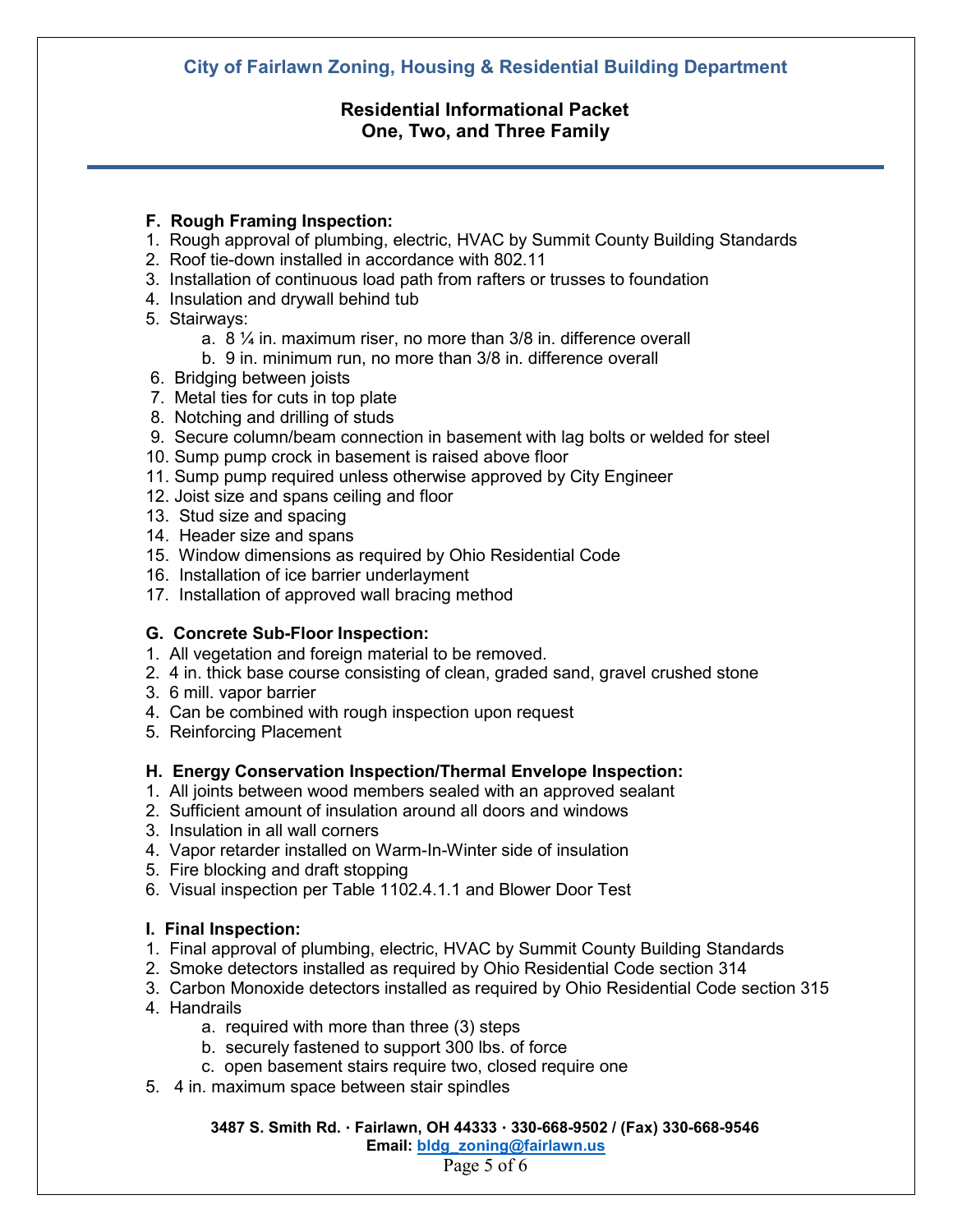## **Residential Informational Packet One, Two, and Three Family**

- 6. 4 in. house numbers attached to house and facing street
- 7. Sidewalk installation as required
- 8. Finish grading around foundation walls
- 9. Gutters
- 10. Corrosion protection
- 11. Roof flashing, ventilation, soffit, and fascia.
- 12. Door openings locks
- 13. Glazing hazardous locations
- 14. Weather stripping
- 15. Stairways
- 16. Spark arrestor/chimney cap
- 17. Permanent certificate shall be posted at the electrical panel to document energy-savings components of the building structure

### **J. Electrical, Plumbing and Mechanical:**

### Handled by: **Summit County Building Department**

1030 E. Tallmadge Ave. Akron, OH 44310 330-630-7280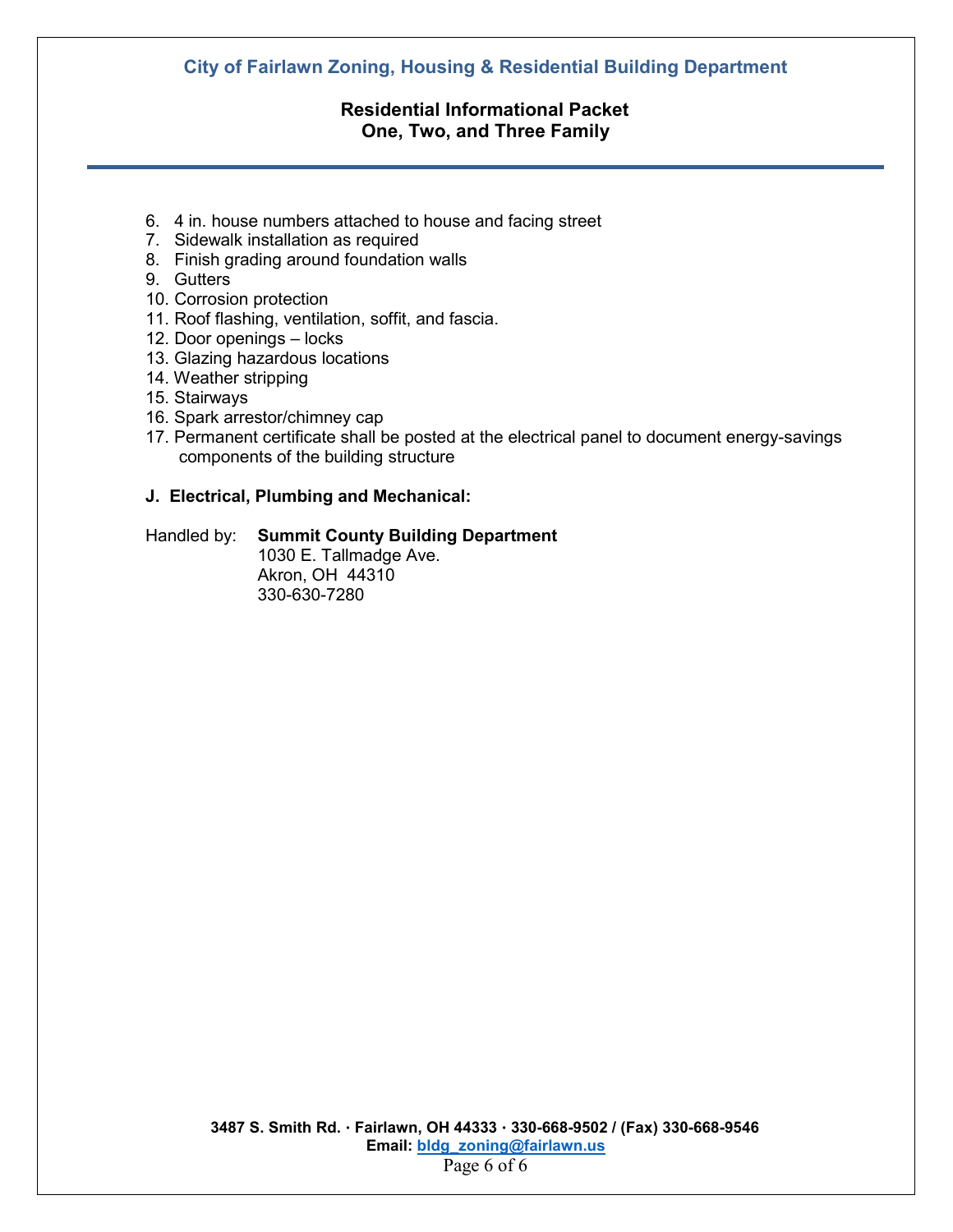# **Residential Permit Application**

| Architect Address <b>Architect Address</b> Architect Address <b>Architect Address</b> Architect Address <b>Architect Address</b> |  |
|----------------------------------------------------------------------------------------------------------------------------------|--|

| <b>Check Appropriate Floors</b>  | <b>Square Footage Per Floor</b> |
|----------------------------------|---------------------------------|
| Basement                         |                                 |
| <b>First Floor</b>               |                                 |
| Second Floor                     |                                 |
| Sub-Total                        |                                 |
| Garage                           |                                 |
| <b>Total Square Footage</b>      |                                 |
| <b>Estimated Cost of Project</b> | ₽                               |

#### **Energy compliance code option used (check one): Method of compliance (check one):**

| The 2018 International Energy Conservation Code   | 2018 IECC Prescriptive Table R402.1.2        |
|---------------------------------------------------|----------------------------------------------|
| RCO Sections 1101.14-1104                         | RCO Prescriptive Table 1102.1.2 or 1112.2.1  |
| The Section 1112 (OHBA Option)                    | Using Envelope Trade-off Software (Rescheck) |
| Section 1105 (Simulated Performance Approach)     | Using Performance Analysis Software          |
| Section 1106 (Energy Rating Index (ERI) Approach) | Using ERI Analysis Software                  |

For new construction submit two (2) sets of plans with this application and lot topography to the City Engineer. For additions, submit two (2) sets of plans with this application including a plot plan. The undersigned (if not property owner) hereby states that authority has been granted by the owner to apply for this license. This application is submitted to erect or alter a structure as described in this application, and the accompanying drawings, which are a part of this license application. The acceptance of this license herein applied for shall constitute an agreement on the part of the undersigned to abide by all the conditions herein contained. The undersigned shall comply with all rules and regulations of the City of Fairlawn, the adopted construction codes, and the laws of the State of Ohio, and this agreement, as a condition of said. Further, all work shall be conducted in a workmanlike manner and all required inspections shall be called into the Building Department at least 24 hours in advance.

**Please allow 7 – 10 days for review of this application**.

**Non-Compliance: Projects begun prior to a zoning certificate and building permit being issued for a single-family residential dwelling shall cost 150% of the applicable fee and for any structure other than a single-family residential dwelling, shall cost 300% of the applicable fee. Work required by emergency repairs shall be exempt from this fee provided the permit is applied for within seventy-two hours of initiating the emergency repairs.** 

| Applicant Signature_ | Date:  |
|----------------------|--------|
| Print Applicant Name | Phone: |
| Email Address:       | Fax:   |

**3487 S. Smith Rd. Fairlawn, OH 44333 330-668-9502 / (Fax) 330-668-9546 Email: bldg\_zoning@fairlawn.us**